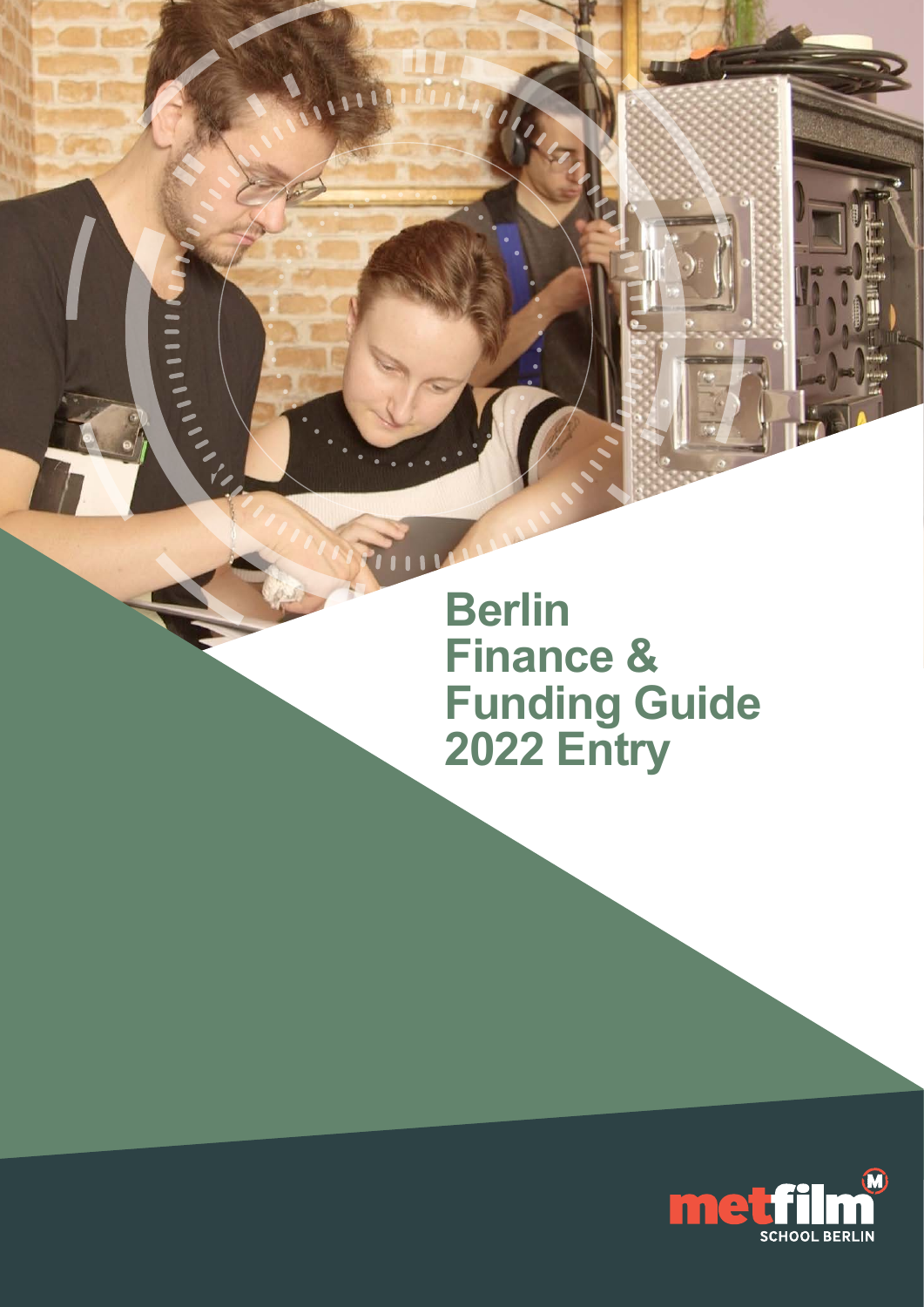# **MetFilm School Berlin Finance & Funding Guide**

This Finance guide is for prospective MetFilm School Berlin applicants for Undergraduate and Postgraduate courses. Designed to advise you on the essential financial information you will need during your time at MetFilm School.

As MetFilm School is a privately funded British Higher Education provider we do not qualify for German Government funding or scholarships, such as the DAAD scholarships. Our degrees are awarded by our validation partner, the University of West London. DAAD only supports studies on German degree programme.

#### **Funding Scandinavian Students and Nordic Students**

**Funding provided by Scandinavian and Nordic Governments**

#### **Sweden**

Swedish students have the right to apply for student finance if they wish to complete part or the whole of their studies in another country. In order for student finance to be granted, the higher education institution overseas must be recognised by *Centrala studiestödsnämnden* or **CSN** (Swedish National Board of Student Aid).

The amount of the student loan may vary according to the study destination. However, the repayment terms are the same as for studying in Sweden. Additional finance is available for tuition fees, insurance and travel expenses.

For more information, visit **[csn.se](https://www.csn.se/)**

#### **Norway**

Norwegian students can depend on financial support from **The Norwegian State Educational Loan Fund**, administered by Lanekassen, which provides student loans and stipends for higher education.

MetFilm School is on the list of UK Higher Education providers recognised by Lanekassen.

For more information, visit **[lanekassen.no](http://lanekassen.no)**

#### **Denmark**

(MA Only) For further information visit **[su.dk/english/studies](https://www.su.dk/english/studies-abroad/scholarships-for-study-abroad/ )[abroad/scholarships-for-study-abroad/](https://www.su.dk/english/studies-abroad/scholarships-for-study-abroad/ )**

## **Further Funding**

## **Finland**

Financial aid for a course of study that is conducted outside Finland is available for Finnish citizens. Financial aid is also available for citizens of other EU/EEA countries or Switzerland and their family members.

Students seeking financial aid must have had a municipality of residence in Finland for at least 2 years out of the 5 years preceding the commencement of their studies and their stay abroad must be temporary. In other words, students will not qualify if they have lived abroad for more than 3 years before starting their studies.

For further information visit **[kela.fi](http://kela.fi )** 

#### **Iceland**

The Icelandic Student Loan Fund is a government-funded and government-run student loan fund for Icelandic citizens. It provides loans for living expenses of up to 7 years of university studies. Repayment of the loans is at below-market-rate interest, with a two-year grace period upon completion of studies.

Courses of study qualify for loans if an educational institution offers them as full-time studies; 60 ECTS units of study in each academic year or at least 30 ECTS units each semester in cases where the course structure does not cover a complete academic year.

For further information visit **[lin.is](http://lin.is)**

#### **Netherlands**

(BA & MA) For further information visit **[duo.nl/particulier/](https://duo.nl/particulier/student-finance/) [student-finance/](https://duo.nl/particulier/student-finance/)**

#### **Luxembourg**

(BA & MA grants & loans) For further information visit **[guichet.](https://guichet.public.lu/en/citoyens/enseignement-formation/etudes-superieures/aides-logement/aide-financiere.html#bloub-1) [public.lu/en/citoyens/enseignement-formation/](https://guichet.public.lu/en/citoyens/enseignement-formation/etudes-superieures/aides-logement/aide-financiere.html#bloub-1) [etudes-superieures/aides-logement/aide-financiere.](https://guichet.public.lu/en/citoyens/enseignement-formation/etudes-superieures/aides-logement/aide-financiere.html#bloub-1) [html#bloub-1](https://guichet.public.lu/en/citoyens/enseignement-formation/etudes-superieures/aides-logement/aide-financiere.html#bloub-1)**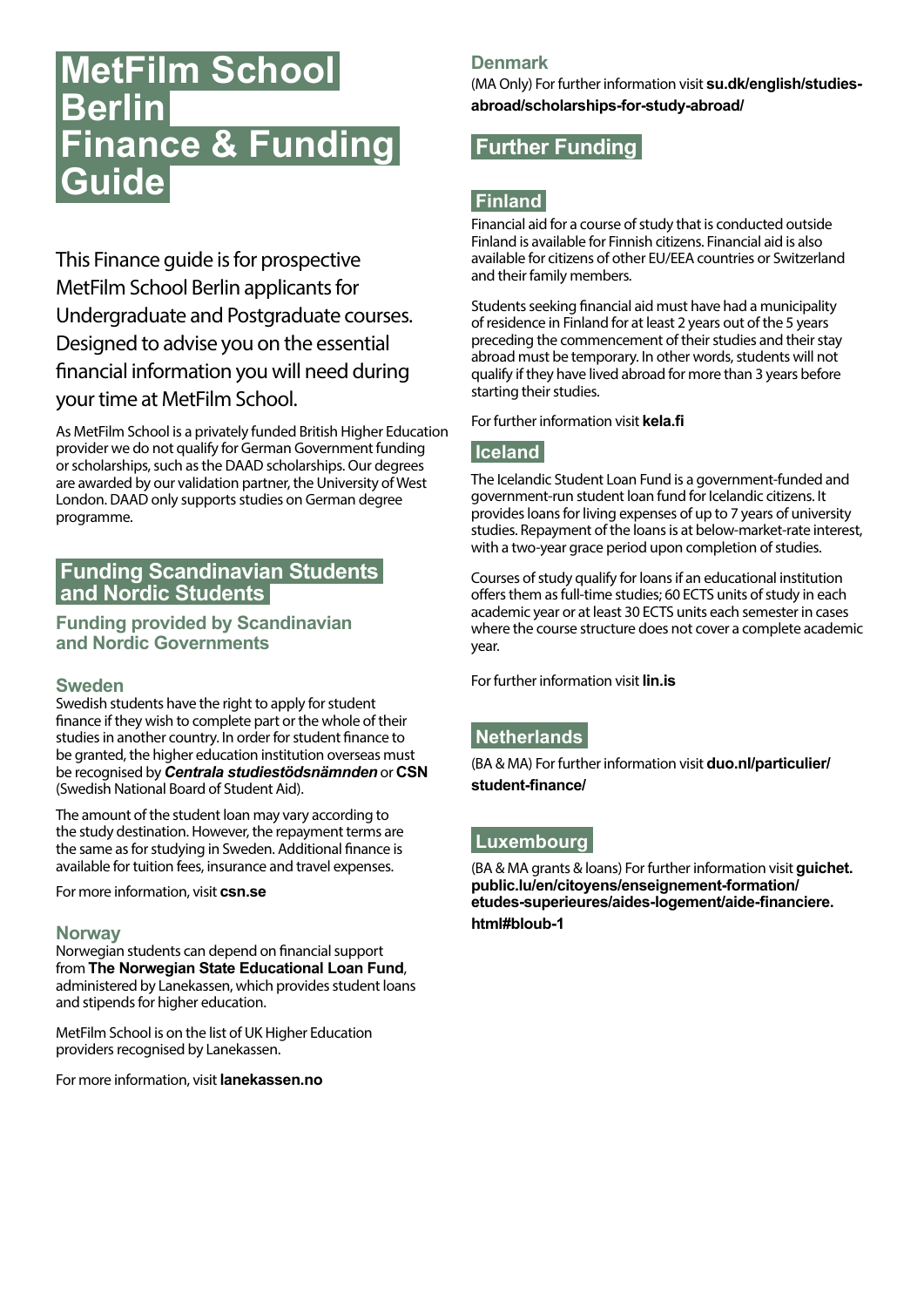## **Bursaries**

MetFilm School Berlin offers two types of bursaries that will contribute to the tuition fees for the London Undergraduate and Postgraduate Courses.

**Please note:** Bursary applications must be submitted at the time of application or prior to acceptance, and not after acceptance has been received and a place confirmed.

#### **MetFilm School Merit Bursaries**

- Cover 20% of the course fee for the first year (or 20% off the whole course for our MA programmes)
- Are awarded on the basis of financial need and ability • Applicants should endeavour to submit applications
- that demonstrate a strong creative background and be clear on the need for financial support at the application stage

#### **MetFilm Full Bursaries**

- Cover 30% of the course fee for the first year (or 30% off the whole course for our MA programmes)
- Require a separate application to be submitted demonstrating primarily financial need
- Decisions are made on a rolling basis and are made by members of MetFilm School's Senior Leadership Team

For more information contact our Admissions Team T: +44 (0) 02 8280 9119 E: [info@metfilmschool.de](mailto:info%40metfilmschool.de?subject=)

#### **Voices That Matter Scholarship**

The **MetFilm School Voices that Matter Scholarship Scheme** is aimed at promoting accessibility and equality and for those who possess a demonstrable passion and talent for the screen industries.

We aim to provide an opportunity for exceptional students who, without financial assistance, would be unable to participate on selected programmes.

Recognising the importance of accessibility and equality within the screen industries, MetFilm School offers three Voices That Matter Scholarships per year:

[Voices That Matter Scholarship –](https://www.metfilmschool.de/admissions/funding-your-course/voices-that-matter-scholarship/women-screen-industries-2021/)  [Women in the Screen Industries in partnership](https://www.metfilmschool.de/admissions/funding-your-course/voices-that-matter-scholarship/women-screen-industries-2021/)  [with MTV Staying Alive Foundation](https://www.metfilmschool.de/admissions/funding-your-course/voices-that-matter-scholarship/women-screen-industries-2021/) Recognising the importance of accessibility and equality within the screen industries; designed to support the next generation of female filmmakers.

One scholarship per campus: one in London and one in Berlin.

[Voices That Matter – Dan Demissie Scholarship for a](mailto:https://www.metfilmschool.de/admissions/funding-your-course/voices-that-matter-scholarship/dan-demissie-2021/?subject=)  [Black Student of Talent](mailto:https://www.metfilmschool.de/admissions/funding-your-course/voices-that-matter-scholarship/dan-demissie-2021/?subject=)

MetFilm School is pleased to announce our new 2021 Voices That Matter Scholarship – for a Black Student of talent in memory of MetFilm School London graduate Dan Demissie.

One scholarship per year, either in London or Berlin.

#### **Scholarship Details**

- Full tuition fees of the accredited course are covered for the duration of the course
- Courses eligible for the Voices that Matter Scholarship include:
	- BA Practical Filmmaking (two-year and threeyear) (Berlin campus only offers BA Practical Filmmaking as a two-year course)
	- BA Screen Acting
	- MA in Cinematography
	- MA in Directing
	- MA in Documentary and Factual (Berlin campus only)
	- MA in Film and Television Production (London campus only)
	- MA in Post Production (London campus only)
	- MA in Producing (London campus only)
	- MA in Screenwriting

Applicants can submit the Scholarship application form and the course application form at the same time or separately. However, all applicants must have been given an offer to attend MetFilm School prior to being considered for the scholarship.

For more information on the Voices that Matter Scholarship, contact the Admissions Team.

T: +44 (0) 02 8280 9119

E: [info@metfilmschool.de](mailto:info%40metfilmschool.de?subject=) 

W: **[metfilmschool.de/admissions/funding-your-course/](http://metfilmschool.de/admissions/funding-your-course/voices-that-matter-scholarship) [voices-that-matter-scholarship](http://metfilmschool.de/admissions/funding-your-course/voices-that-matter-scholarship)**